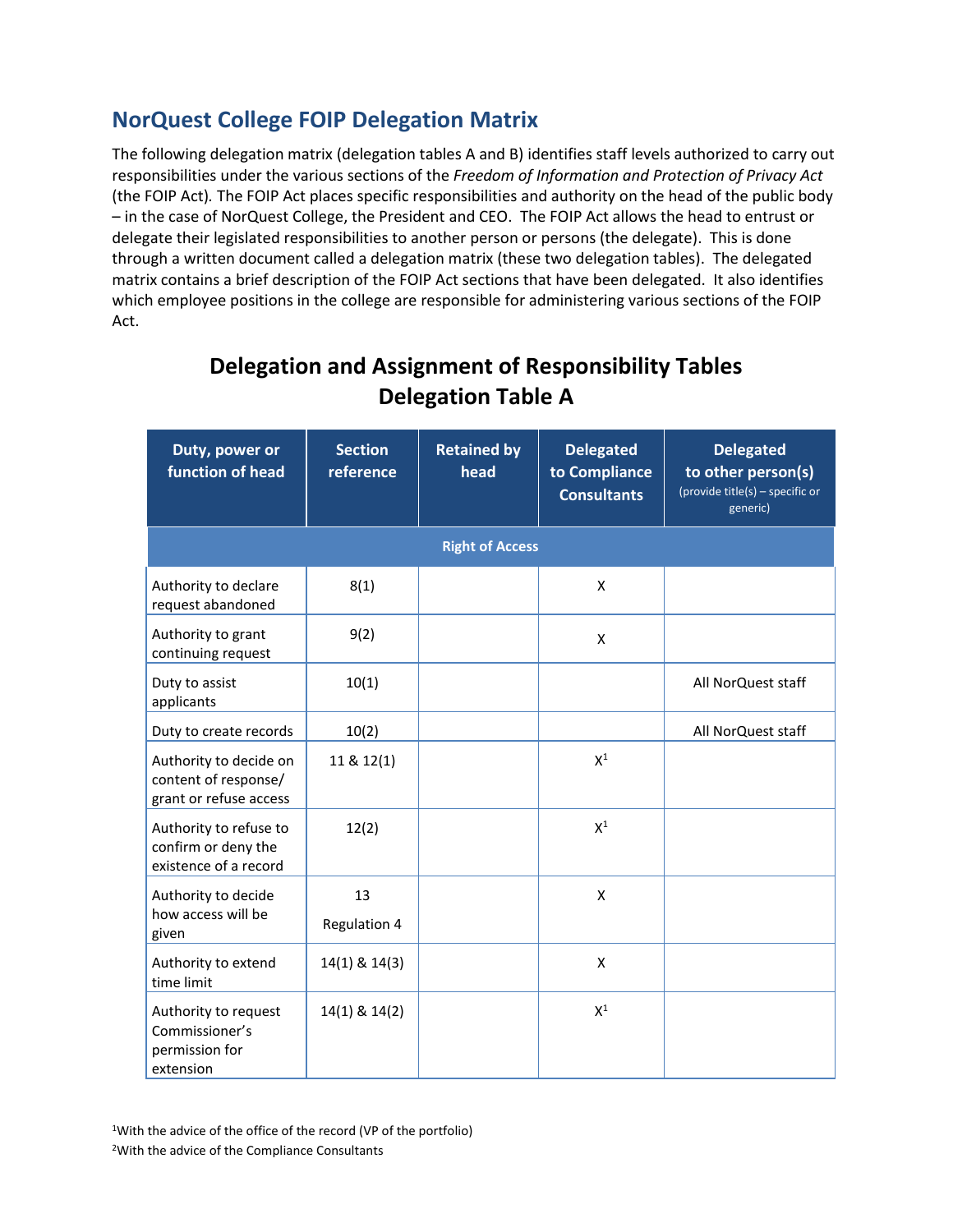| Duty, power or<br>function of head                                                          | <b>Section</b><br>reference | <b>Retained by</b><br>head | <b>Delegated</b><br>to Compliance<br><b>Consultants</b> | <b>Delegated</b><br>to other person(s)<br>(provide title(s) - specific or<br>generic) |
|---------------------------------------------------------------------------------------------|-----------------------------|----------------------------|---------------------------------------------------------|---------------------------------------------------------------------------------------|
| Authority to transfer a<br>request for access                                               | 15                          |                            | X                                                       |                                                                                       |
|                                                                                             |                             | <b>Exceptions</b>          |                                                         |                                                                                       |
| Authority to withhold<br>information harmful to<br>business interests of a<br>third party   | 16                          |                            | $\mathsf{X}^1$                                          |                                                                                       |
| Authority to withhold<br>information harmful to<br>personal privacy                         | 17                          |                            | $X^1$                                                   |                                                                                       |
| Authority to withhold<br>information harmful to<br>individual or public<br>health or safety | 18                          |                            | $\mathsf{X}^1$                                          |                                                                                       |
| Authority to<br>withhold confidential<br>evaluations                                        | 19                          |                            | $X^1$                                                   |                                                                                       |
| Authority to withhold<br>information harmful to<br>law enforcement                          | 20                          |                            | $X^1$                                                   |                                                                                       |
| Authority to withhold<br>information harmful to<br>intergovernmental<br>relations           | 21                          |                            | $X^1$                                                   |                                                                                       |
| Authority to withhold<br>Cabinet confidences                                                | 22                          |                            | $X^1$                                                   |                                                                                       |
| Authority to withhold<br>local public body<br>confidences                                   | 23                          |                            | $\mathsf{X}^1$                                          |                                                                                       |
| Authority to withhold<br>advice from officials                                              | 24                          |                            | $\mathsf{X}^1$                                          |                                                                                       |
| Authority to withhold<br>information harmful to<br>economic interests of a<br>public body   | 25                          |                            | $\mathsf{X}^1$                                          |                                                                                       |
| Authority to withhold<br>testing procedures,<br>tests and audits                            | 26                          |                            | $\mathsf{X}^1$                                          |                                                                                       |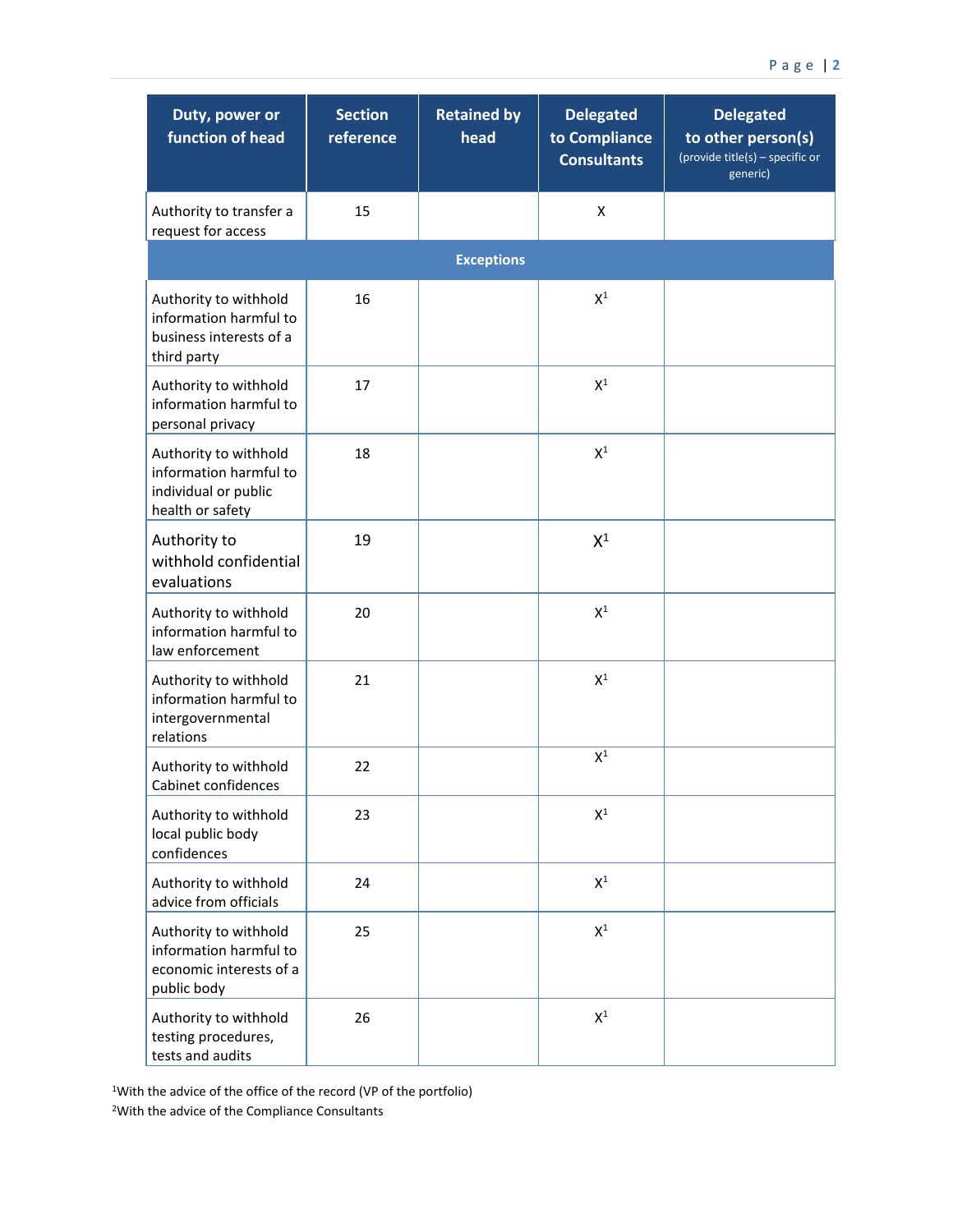| Duty, power or<br><b>function of head</b>                                                                                                                                            | <b>Section</b><br>reference | <b>Retained by</b><br>head      | <b>Delegated</b><br>to Compliance<br><b>Consultants</b> | <b>Delegated</b><br>to other person(s)<br>(provide title(s) - specific or<br>generic)                                |
|--------------------------------------------------------------------------------------------------------------------------------------------------------------------------------------|-----------------------------|---------------------------------|---------------------------------------------------------|----------------------------------------------------------------------------------------------------------------------|
| Authority to withhold<br>privileged information                                                                                                                                      | $27(1)$ & $(2)$             |                                 | $\mathsf{X}^1$                                          | <b>Designated External</b><br>Corporate Counsel                                                                      |
| Authority to withhold<br>information harmful to<br>conservation of<br>heritage sites or<br>endangered species                                                                        | 28                          |                                 | $\mathsf{X}^1$                                          |                                                                                                                      |
| Authority to withhold<br>information that is or<br>will be available to<br>public                                                                                                    | 29                          |                                 | $X^1$                                                   |                                                                                                                      |
|                                                                                                                                                                                      |                             | <b>Third Party Intervention</b> |                                                         |                                                                                                                      |
| Duty to give third party<br>notice                                                                                                                                                   | 30                          |                                 | X                                                       |                                                                                                                      |
| Authority to decide<br>whether to give access<br>to third party<br>information                                                                                                       | 31(1)                       |                                 | X                                                       |                                                                                                                      |
| Duty to give notice of<br>decision                                                                                                                                                   | 31(2)–(4)                   |                                 | Χ                                                       |                                                                                                                      |
|                                                                                                                                                                                      |                             | <b>Public Interest</b>          |                                                         |                                                                                                                      |
| Authority to disclose<br>information in public<br>interest when it<br>pertains to a risk of<br>significant harm to the<br>environment or to the<br>health or safety of the<br>public | 32(1)                       | $X^{1,2}$                       |                                                         | <b>Emergency Operations</b><br>Centre<br><b>CARE Committee</b><br>Senior Manager of<br>Wellness and<br>Accessibility |
| Authority to disclose<br>information in public<br>interest when it<br>pertains to any other<br>public interest matter                                                                | 32(1)                       | $X^{1,2}$                       |                                                         |                                                                                                                      |
| Duty to give notice to<br>third party,<br>Commissioner                                                                                                                               | $32(3)$ , $(4)$             |                                 | X                                                       |                                                                                                                      |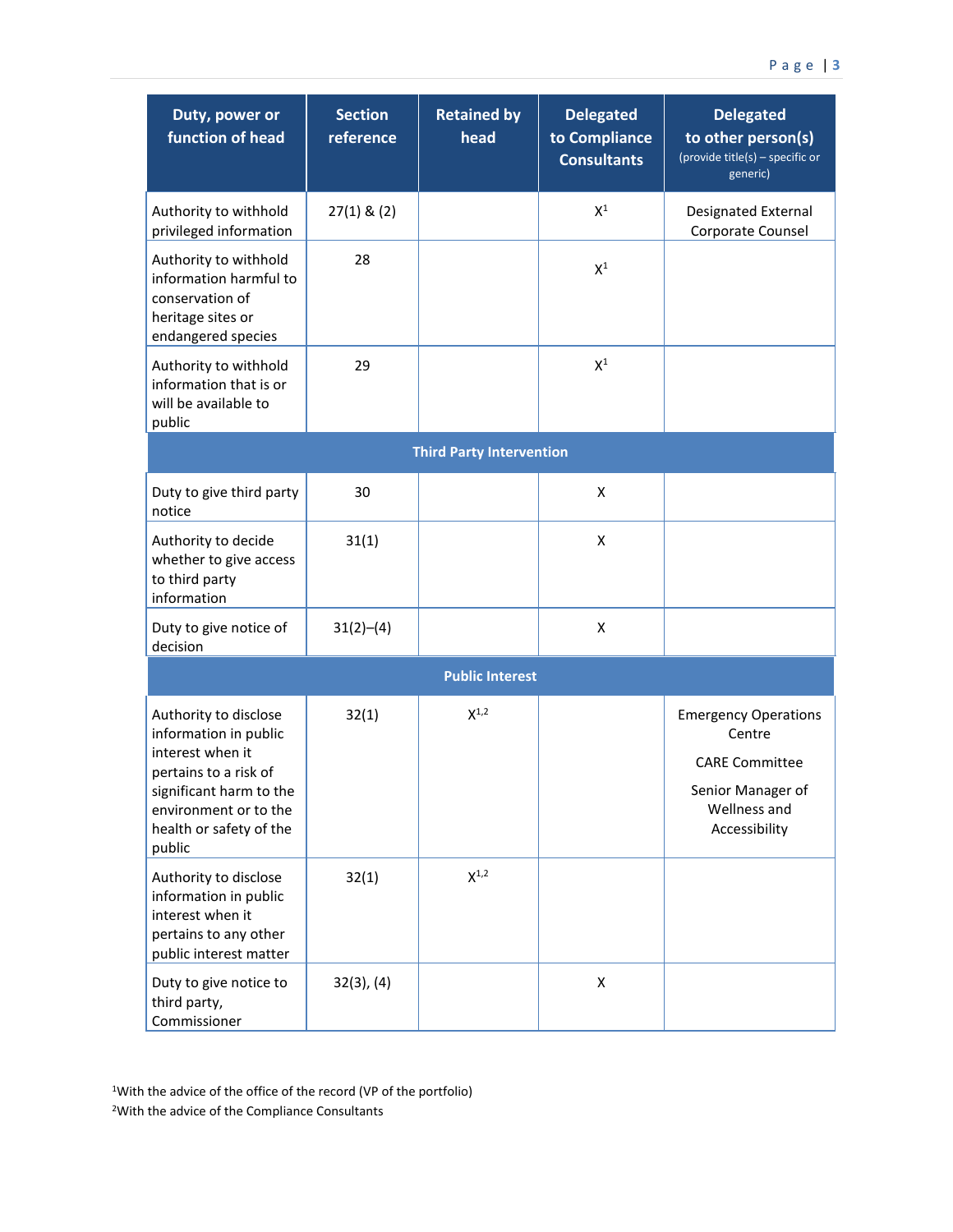| Duty, power or<br>function of head                                                                     | <b>Section</b><br>reference | <b>Retained by</b><br>head                        | <b>Delegated</b><br>to Compliance<br><b>Consultants</b> | <b>Delegated</b><br>to other person(s)<br>(provide title(s) - specific or<br>generic)                            |  |  |
|--------------------------------------------------------------------------------------------------------|-----------------------------|---------------------------------------------------|---------------------------------------------------------|------------------------------------------------------------------------------------------------------------------|--|--|
| <b>Collection, Correction, Protection of Personal Information</b>                                      |                             |                                                   |                                                         |                                                                                                                  |  |  |
| Authority to set aside<br>collection<br>requirements                                                   | 34(3)                       |                                                   | X                                                       | Divisional head of record<br>responsible for the<br>collection and use of<br>personal information                |  |  |
| Authority to decide on<br>requests for correction<br>of personal<br>information                        | 36(1)                       |                                                   | X                                                       |                                                                                                                  |  |  |
| Duty to correct,<br>annotate or link<br>personal information,<br>duty to notify previous<br>recipients | $36(3)$ , $(4)$             |                                                   | X                                                       |                                                                                                                  |  |  |
| Duty to give notice to<br>individual requesting<br>correction                                          | 36(7)                       |                                                   | X                                                       |                                                                                                                  |  |  |
| Authority to transfer a<br>request for correction                                                      | 37                          |                                                   | X                                                       |                                                                                                                  |  |  |
| Duty to ensure<br>protection of personal<br>information                                                | 38                          |                                                   |                                                         | Divisional head of record<br>responsible for the<br>collection and use of<br>personal information <sup>1,2</sup> |  |  |
|                                                                                                        |                             | <b>Use and Disclosure of Personal Information</b> |                                                         |                                                                                                                  |  |  |
| Establishing rules for<br>electronic consent                                                           | Regulation<br>7(5)(a)       |                                                   | X                                                       |                                                                                                                  |  |  |
| Establishing rules for<br>oral consent                                                                 | Regulation<br>7(6)(a)       |                                                   | Χ                                                       |                                                                                                                  |  |  |
| Authority to disclose to<br>relative or adult<br>interdependent<br>partner of deceased<br>individual   | 40(1)(cc)                   |                                                   | Χ                                                       |                                                                                                                  |  |  |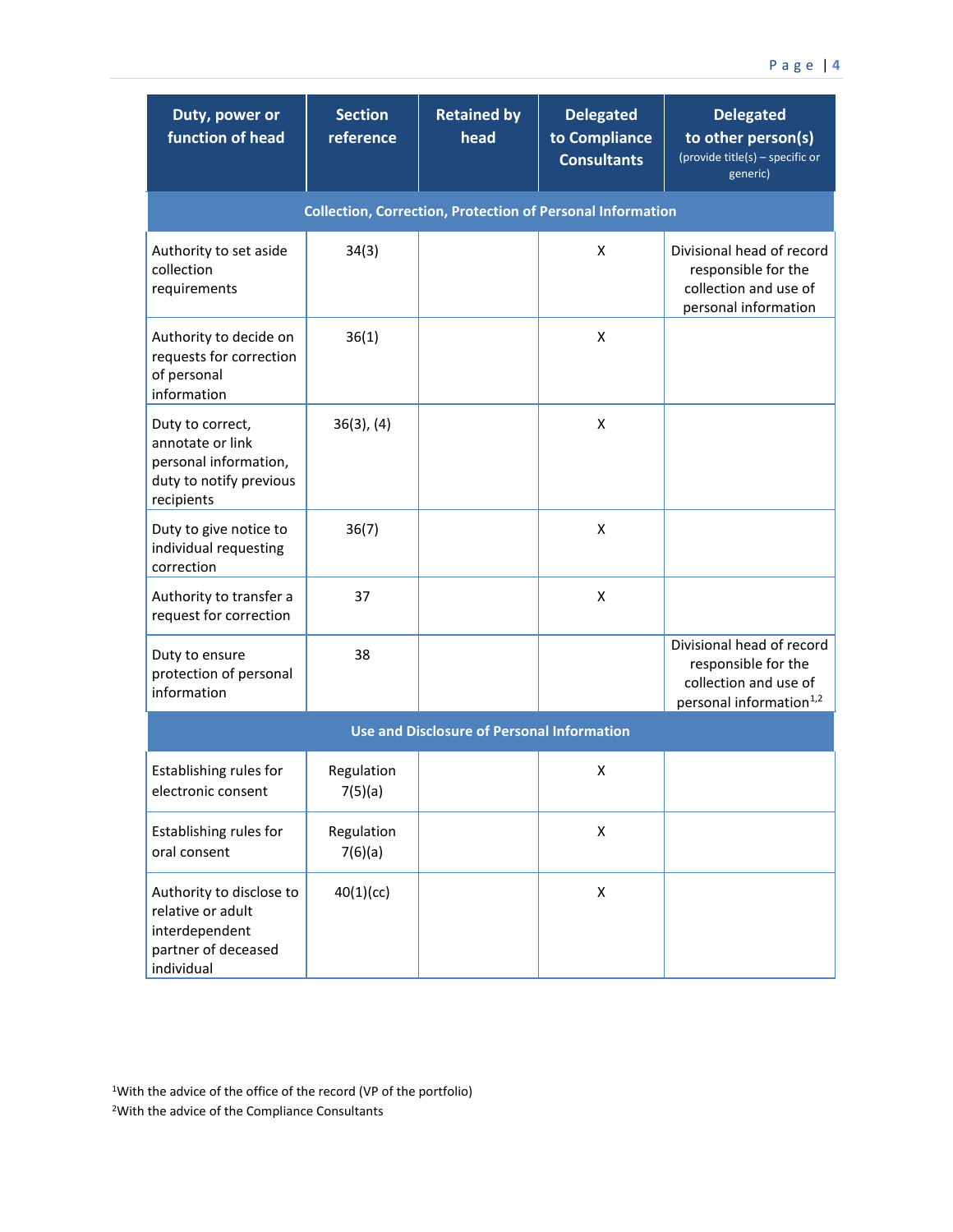| Duty, power or<br><b>function of head</b>                                                                                                            | <b>Section</b><br>reference | <b>Retained by</b><br>head    | <b>Delegated</b><br>to Compliance<br><b>Consultants</b> | <b>Delegated</b><br>to other person(s)<br>(provide title(s) - specific or<br>generic)                                |
|------------------------------------------------------------------------------------------------------------------------------------------------------|-----------------------------|-------------------------------|---------------------------------------------------------|----------------------------------------------------------------------------------------------------------------------|
| Authority to disclose to<br>avert imminent danger<br>to health or safety                                                                             | 40(1)(ee)                   | $X^{1,2}$                     |                                                         | <b>Emergency Operations</b><br>Centre<br><b>CARE Committee</b><br>Senior Manager of<br>Wellness and<br>Accessibility |
| Authority to approve<br>conditions for<br>disclosure for research<br>and statistical purposes<br>and for administration<br>of research<br>agreements | 42(c)                       | $X^{1,2}$                     |                                                         | Associate Dean of<br>Research <sup>1,2</sup>                                                                         |
| Authority to disclose to<br>guardian of a minor                                                                                                      | 84(1)(e)                    |                               | $X^1$                                                   |                                                                                                                      |
|                                                                                                                                                      |                             | <b>Reviews and Complaints</b> |                                                         |                                                                                                                      |
| Authority to ask the<br>Commissioner for<br>advice                                                                                                   | 54(1)                       |                               | X                                                       |                                                                                                                      |
| Authority to request<br>Commissioner to<br>disregard requests                                                                                        | 55                          |                               | $X^1$                                                   |                                                                                                                      |
| Authority to require<br>Commissioner to<br>examine original<br>record on site                                                                        | 56(4)                       |                               | X                                                       |                                                                                                                      |
| Right to make<br>representations to the<br>Commissioner                                                                                              | $69(3)$ , $(5)$ , $(6)$     |                               | X                                                       | Designated External<br>Corporate Counsel                                                                             |
| Duty to discharge<br>burden of proof                                                                                                                 | 71                          |                               | $\mathsf{X}^1$                                          |                                                                                                                      |
| Duty to comply with<br>Commissioner's Order                                                                                                          | 74                          | $X^{1,2}$                     |                                                         |                                                                                                                      |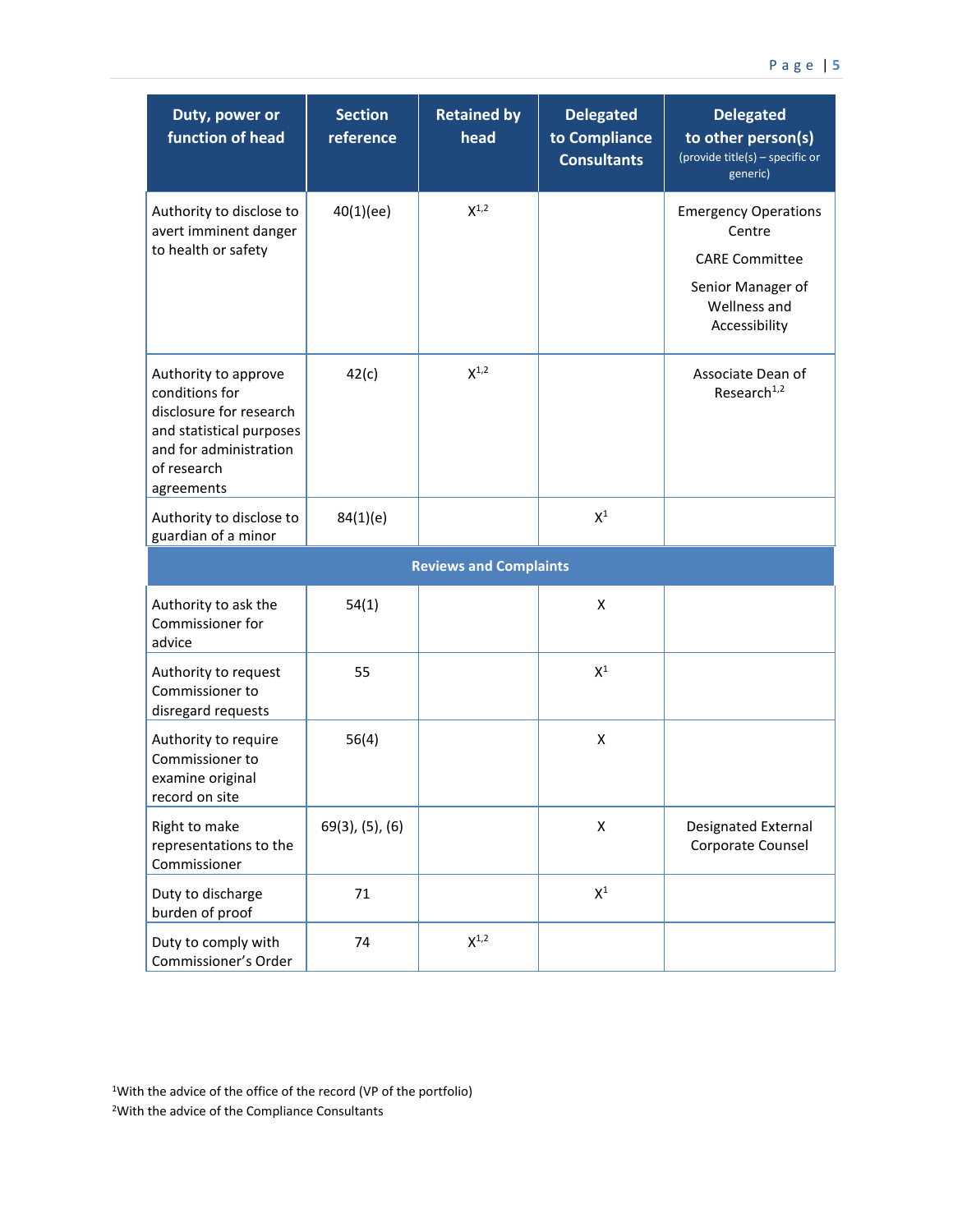| Duty, power or<br>function of head                                                                        | <b>Section</b><br>reference | <b>Retained by</b><br>head | <b>Delegated</b><br>to Compliance<br><b>Consultants</b> | <b>Delegated</b><br>to other person(s)<br>(provide title(s) - specific or<br>generic)                            |
|-----------------------------------------------------------------------------------------------------------|-----------------------------|----------------------------|---------------------------------------------------------|------------------------------------------------------------------------------------------------------------------|
|                                                                                                           |                             | <b>General Provisions</b>  |                                                         |                                                                                                                  |
| Duty to publish a<br>directory of the body's<br>personal information<br>banks and keep it<br>current      | $87.1(1)$ and $(4)$         |                            | X                                                       |                                                                                                                  |
| Duty to record uses or<br>disclosures of personal<br>information not<br>included in directory             | 87.1(3)                     |                            |                                                         | Divisional head of record<br>responsible for the<br>collection and use of<br>personal information <sup>1,2</sup> |
| Authority to specify<br>categories of records<br>available without<br>formal request and<br>require a fee | 88                          |                            | X                                                       | Divisional head of record<br>responsible for the<br>dissemination of<br>information $1,2$                        |
| Duty to make manuals<br>available                                                                         | 89                          |                            | X                                                       |                                                                                                                  |
|                                                                                                           |                             | <b>Fees</b>                |                                                         |                                                                                                                  |
| Authority to assess and<br>collect fees                                                                   | 93                          |                            | X                                                       |                                                                                                                  |
| Authority to waive fees                                                                                   | 93(4)                       | $X^2$                      |                                                         |                                                                                                                  |
| Duty to give notice of<br>decision to grant or<br>refuse waiver request                                   | 93(4.1)                     |                            | Χ                                                       |                                                                                                                  |

| <b>Delegation Table A Approval</b> |                  |                    |
|------------------------------------|------------------|--------------------|
| Title                              | Name / Signature | <b>Date</b>        |
| President & CEO, NorQuest College  | Carolyn Campbell | September 17, 2020 |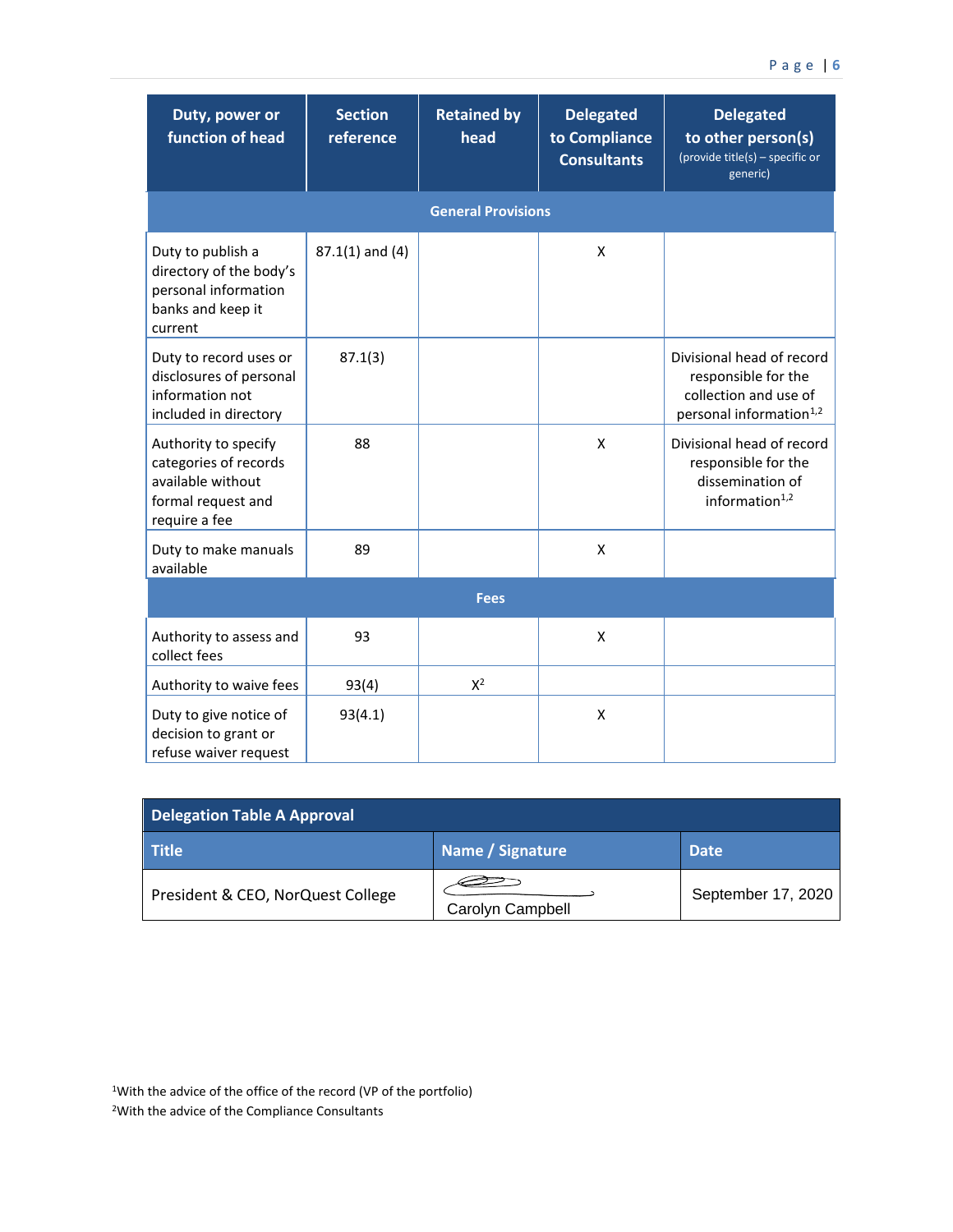## **Administrative Responsibilities that May be Assigned Delegation Table B**

| Duty, power or<br>function of head                                                                    | <b>Section</b><br><b>Reference</b> | <b>Retained by</b><br>head | <b>Delegated</b><br>to Compliance<br><b>Consultants</b>           | <b>Delegated to other</b><br>person(s)<br>(Provide title(s) - specific or<br>generic)                             |
|-------------------------------------------------------------------------------------------------------|------------------------------------|----------------------------|-------------------------------------------------------------------|-------------------------------------------------------------------------------------------------------------------|
| <b>Right of Access</b>                                                                                |                                    |                            |                                                                   |                                                                                                                   |
| <b>Establishing process</b><br>for receiving access<br>requests                                       | $2(a)$ , $(c)$                     |                            | x                                                                 |                                                                                                                   |
| Assuring process for<br>access is made public                                                         | Regulation<br>3(1)                 |                            | X                                                                 |                                                                                                                   |
|                                                                                                       |                                    |                            | <b>Collection, Accuracy and Retention of Personal Information</b> |                                                                                                                   |
| <b>Establishing controls</b><br>over the collection,<br>use and disclosure of<br>personal information | 2(b)                               |                            |                                                                   | Divisional head of<br>record responsible for<br>the collection and use<br>of personal<br>information <sup>2</sup> |
| Authorizing routine<br>correction of<br>personal information                                          | 2(d)                               |                            |                                                                   | Divisional head of<br>record responsible for<br>the collection and use<br>of personal<br>information <sup>2</sup> |
| Ensuring authorized<br>purpose of collection                                                          | 33                                 |                            |                                                                   | Divisional head of<br>record responsible for<br>the collection and use<br>of personal<br>information <sup>2</sup> |
| Assuring proper<br>collection and<br>notification                                                     | 34                                 |                            |                                                                   | Divisional head of<br>record responsible for<br>the collection and use<br>of personal<br>information <sup>2</sup> |
| Assuring accuracy of<br>personal information                                                          | 35(a)                              |                            |                                                                   | Divisional head of<br>record responsible for<br>the collection and use<br>of personal<br>information $2$          |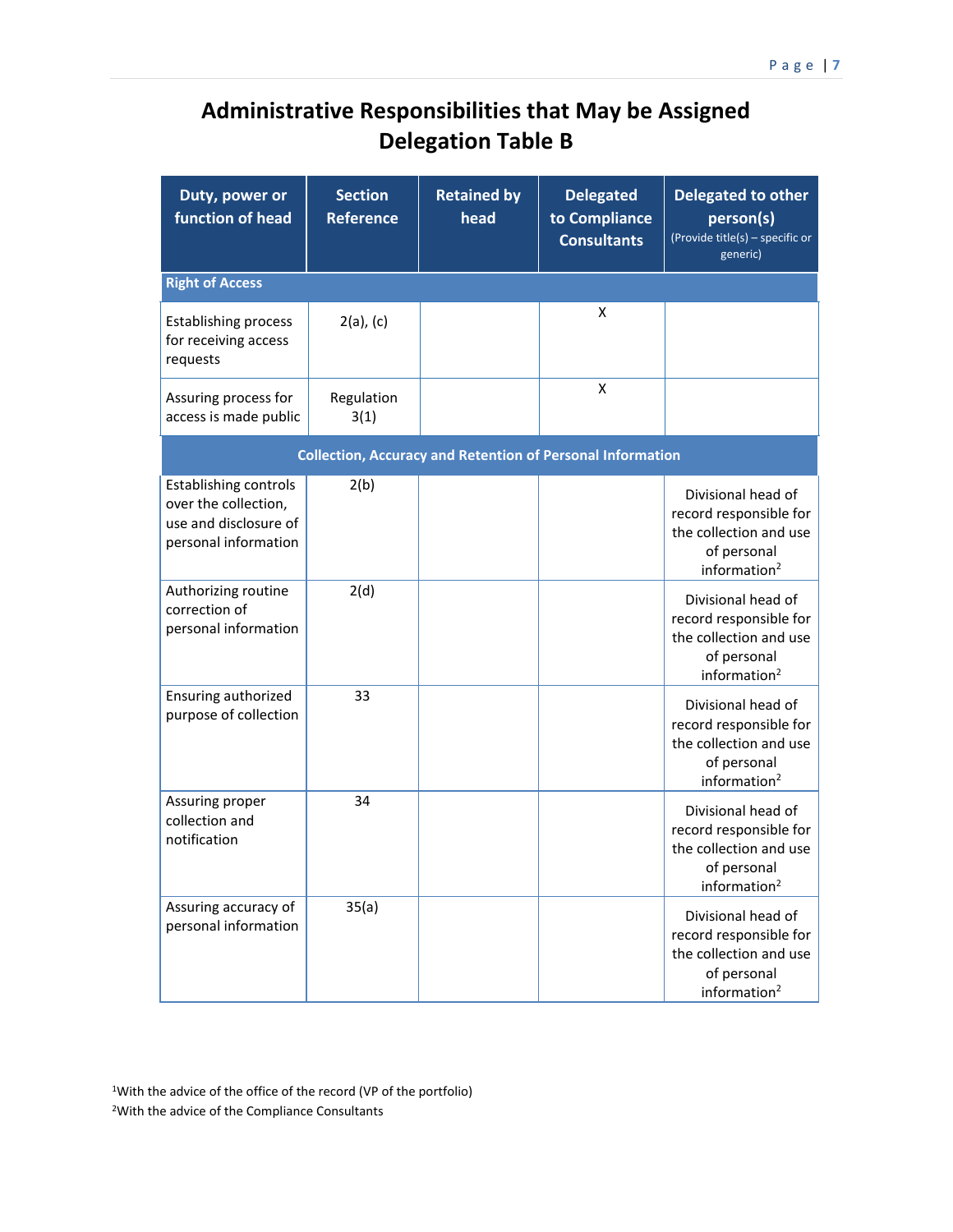| Duty, power or<br>function of head                                                                                               | <b>Section</b><br><b>Reference</b>                | <b>Retained by</b><br>head                        | <b>Delegated</b><br>to Compliance<br><b>Consultants</b> | <b>Delegated to other</b><br>person(s)<br>(Provide title(s) - specific or<br>generic)                             |
|----------------------------------------------------------------------------------------------------------------------------------|---------------------------------------------------|---------------------------------------------------|---------------------------------------------------------|-------------------------------------------------------------------------------------------------------------------|
| Applying retention<br>standards                                                                                                  | 35(b)                                             |                                                   | X                                                       | Divisional head of<br>record responsible for<br>the collection and use<br>of personal<br>information $2$          |
|                                                                                                                                  |                                                   | <b>Use and Disclosure of Personal Information</b> |                                                         |                                                                                                                   |
| Assuring appropriate<br>uses                                                                                                     | 39                                                |                                                   |                                                         | Divisional head of<br>record responsible for<br>the collection and use<br>of personal<br>information <sup>2</sup> |
| Assuring proper<br>disclosures of<br>personal information                                                                        | 40<br>(May be<br>different for<br>each provision) |                                                   |                                                         | Divisional head of<br>record responsible for<br>the collection and use<br>of personal<br>information <sup>2</sup> |
| Disclosing in<br>accordance with<br>Part 1                                                                                       | 40(1)(a)                                          |                                                   | $X^1$                                                   |                                                                                                                   |
| Disclosing if not an<br>unreasonable<br>invasion of third<br>party's personal<br>privacy                                         | 40(1)(b)                                          |                                                   | X                                                       |                                                                                                                   |
| Disclosing for<br>original or consistent<br>purpose                                                                              | 40(1)(c)                                          |                                                   |                                                         | Divisional head of<br>record responsible for<br>the collection and use<br>of personal<br>information <sup>2</sup> |
| Disclosing after<br>individual consents                                                                                          | 40(1)(d)                                          |                                                   |                                                         | Divisional head of<br>record responsible for<br>the collection and use<br>of personal<br>information <sup>2</sup> |
| Disclosing to comply<br>with enactment of<br>Alberta or Canada or<br>treaty, arrangement<br>or agreement made<br>under enactment | 40(1)(e)                                          |                                                   | $\mathsf{X}^1$                                          |                                                                                                                   |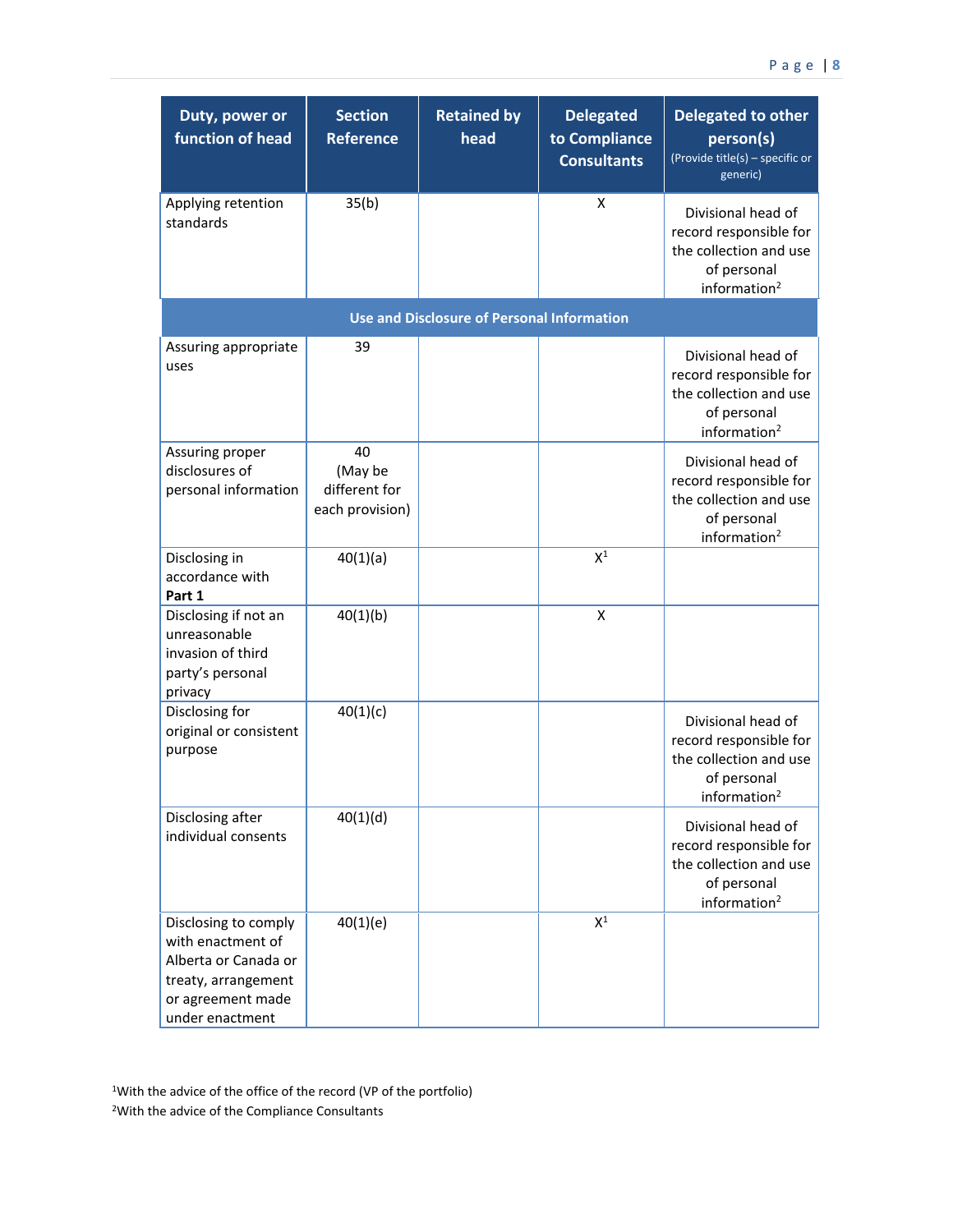| Duty, power or<br>function of head                                                                                            | <b>Section</b><br><b>Reference</b> | <b>Retained by</b><br>head | <b>Delegated</b><br>to Compliance<br><b>Consultants</b> | <b>Delegated to other</b><br>person(s)<br>(Provide title(s) - specific or<br>generic)                             |
|-------------------------------------------------------------------------------------------------------------------------------|------------------------------------|----------------------------|---------------------------------------------------------|-------------------------------------------------------------------------------------------------------------------|
| Signing personal<br>information sharing<br>agreements                                                                         | 40(1)(e)                           |                            | X                                                       | Divisional head of<br>record responsible for<br>the collection and use<br>of personal<br>information              |
| Disclosing in<br>accordance with<br>enactment of<br>Alberta or Canada<br>that authorizes or<br>requires disclosure            | 40(1)(f)                           |                            | $X^1$                                                   |                                                                                                                   |
| Disclosing to comply<br>with subpoena,<br>warrant or court<br>order                                                           | 40(1)(g)                           |                            | $X^1$                                                   |                                                                                                                   |
| Disclosing where<br>necessary for<br>employee of public<br>body or member of<br><b>Executive Council to</b><br>perform duties | 40(1)(h)                           |                            |                                                         | Divisional head of<br>record responsible for<br>the collection and use<br>of personal<br>information <sup>2</sup> |
| Disclosing where<br>necessary for<br>delivery of common<br>or integrated<br>program or service                                | 40(1)(i)                           |                            |                                                         | Divisional head of<br>record responsible for<br>the collection and use<br>of personal<br>information <sup>2</sup> |
| Disclosing to enforce<br>legal right of<br>Government of<br>Alberta or public<br>body                                         | 40(1)(j)                           | $X^{1,2}$                  |                                                         |                                                                                                                   |
| Disclosing to collect<br>debt or fine or make<br>payment                                                                      | 40(1)(k)                           |                            |                                                         | Vice President,<br>Corporate Services<br>and Finance <sup>2</sup>                                                 |
| Disclosing to<br>determine or verify<br>eligibility for<br>program or benefit                                                 | 40(1)(1)                           |                            |                                                         | Divisional head of<br>record responsible for<br>the collection and use<br>of personal<br>information              |
| Disclosing to Auditor<br>General and other<br>prescribed persons<br>for audit purposes                                        | 40(1)(m)                           |                            |                                                         | Vice President,<br>Corporate Services<br>and Finance                                                              |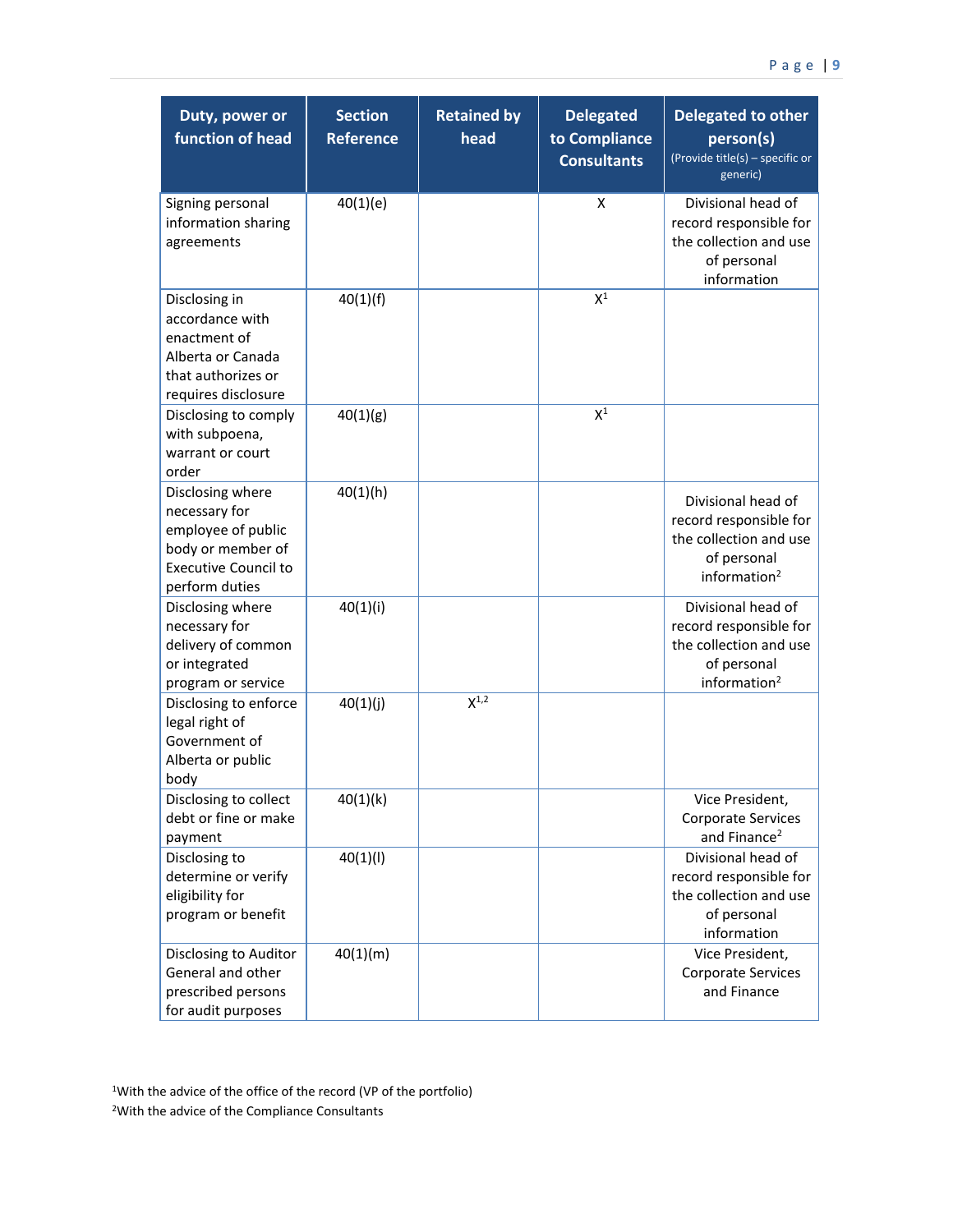| Duty, power or<br>function of head                                                                    | <b>Section</b><br><b>Reference</b> | <b>Retained by</b><br>head | <b>Delegated</b><br>to Compliance<br><b>Consultants</b> | <b>Delegated to other</b><br>person(s)<br>(Provide title(s) - specific or<br>generic)                             |
|-------------------------------------------------------------------------------------------------------|------------------------------------|----------------------------|---------------------------------------------------------|-------------------------------------------------------------------------------------------------------------------|
| Disclosing to<br>Member of<br>Legislative Assembly<br>to assist individual                            | 40(1)(n)                           |                            | X                                                       |                                                                                                                   |
| Disclosing to<br>bargaining agent<br>acting on behalf of<br>employee                                  | 40(1)(o)                           |                            | X                                                       | Designated External<br>Corporate Counsel <sup>2</sup>                                                             |
| Disclosing for<br>archival purposes                                                                   | 40(1)(p)                           |                            | X                                                       |                                                                                                                   |
| Disclosing to assist<br>investigation                                                                 | 40(1)(q)                           |                            |                                                         | <b>Emergency Services</b><br>Consultant                                                                           |
| Disclosing from one<br>law enforcement<br>agency to another<br>law enforcement<br>agency              | 40(1)(r)                           |                            |                                                         | <b>Emergency Services</b><br>Consultant                                                                           |
| Disclosing to next of<br>kin or friend of<br>injured, ill or<br>deceased individual                   | 40(1)(s)                           |                            | X                                                       | Divisional head of<br>record responsible for<br>the collection and use<br>of personal<br>information <sup>2</sup> |
| Disclosing to expert<br>under section 18(2)<br>to protect individual<br>or public safety              | 40(1)(u)                           | $X^{1,2}$                  |                                                         | Senior Manager of<br>Wellness and<br>Accessibility                                                                |
| Disclosing for legal<br>proceedings to<br>which Government<br>of Alberta or public<br>body is a party | 40(1)(v)                           | $X^{1,2}$                  |                                                         |                                                                                                                   |
| Disclosing through<br>Minister of Justice<br>and Attorney<br>General to place of<br>lawful detention  | 40(1)(w)                           |                            | Not<br>Applicable                                       |                                                                                                                   |
| Disclosing to manage<br>or administer<br>personnel                                                    | 40(1)(x)                           |                            |                                                         | Divisional head of<br>record responsible for<br>the collection and use<br>of personal<br>information <sup>2</sup> |
| Disclosing to enforce<br>a maintenance order                                                          | 40(1)(y)                           |                            | $\pmb{\mathsf{X}}$                                      |                                                                                                                   |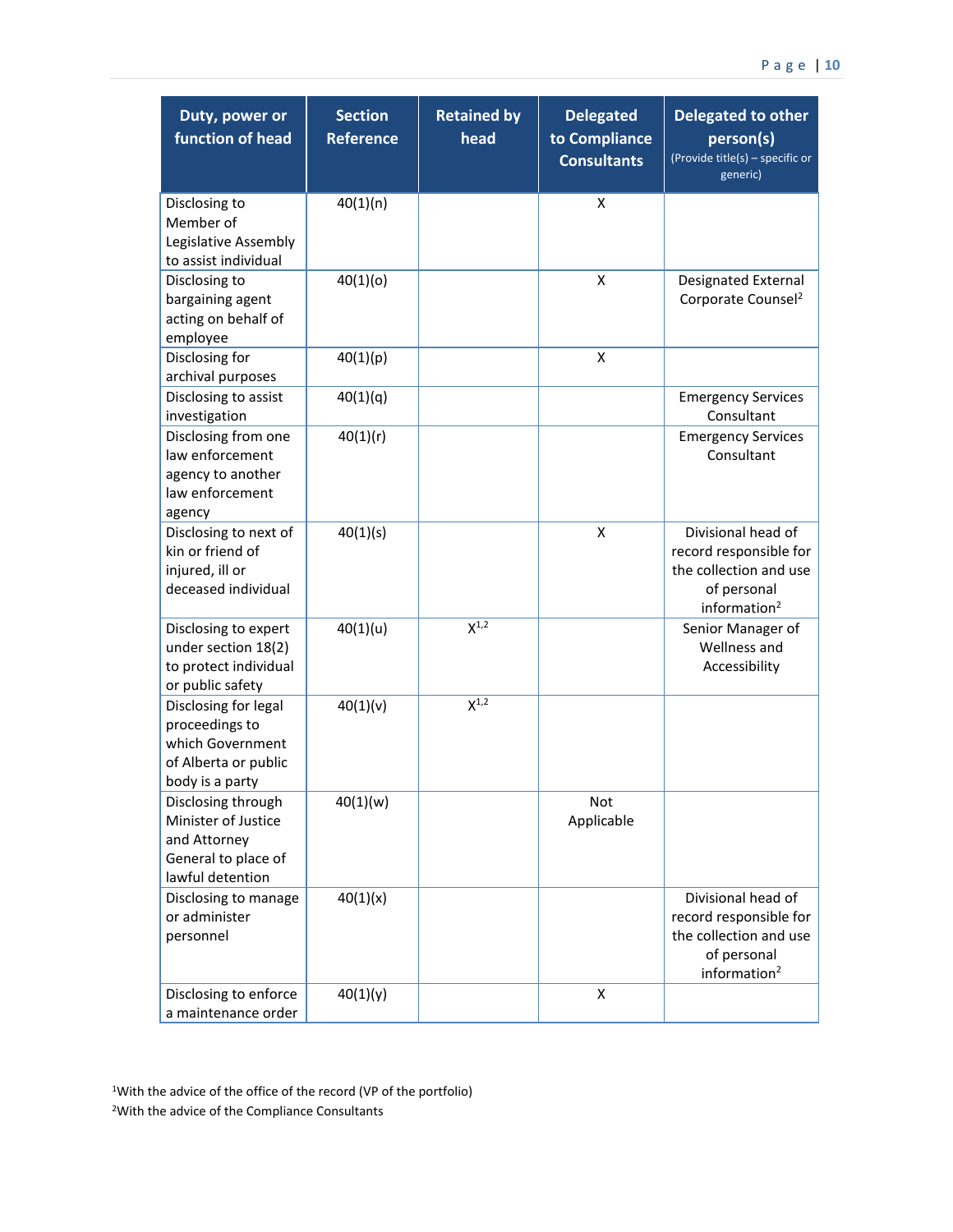| Duty, power or<br>function of head                                                                                                                                       | <b>Section</b><br><b>Reference</b> | <b>Retained by</b><br>head | <b>Delegated</b><br>to Compliance<br><b>Consultants</b> | <b>Delegated to other</b><br>person(s)<br>(Provide title(s) - specific or<br>generic)                     |
|--------------------------------------------------------------------------------------------------------------------------------------------------------------------------|------------------------------------|----------------------------|---------------------------------------------------------|-----------------------------------------------------------------------------------------------------------|
| Disclosing to officer<br>of the Legislature<br>where necessary to<br>carry out duties                                                                                    | 40(1)(z)                           |                            | $\mathsf{X}^1$                                          |                                                                                                           |
| Disclosing for<br>supervision of<br>individual under<br>control of<br>correctional<br>authority                                                                          | 40(1)(aa)                          |                            | $\mathsf{X}^1$                                          |                                                                                                           |
| Disclosing when<br>information available<br>to the public                                                                                                                | 40(1)(bb)                          |                            |                                                         | Divisional head of<br>record responsible for<br>the collection and use<br>of the information <sup>2</sup> |
| Disclosing business<br>contact information                                                                                                                               | 40(1)(bb.1)                        |                            |                                                         | Divisional head of<br>record responsible for<br>the collection and use<br>of personal<br>information $2$  |
| Disclosing to lawyer<br>acting for an inmate                                                                                                                             | 40(1)(dd)                          |                            | X                                                       |                                                                                                           |
| Disclosing to<br>administrator of<br>Motor Vehicle<br><b>Accident Claims Act</b>                                                                                         | 40(1)(ff)                          |                            | X                                                       |                                                                                                           |
| Post-secondary<br>educational body<br>only: disclosing<br>alumni information<br>for its own fund-<br>raising activities and<br>administering<br>disclosure<br>agreements | 40(2)                              |                            |                                                         | NorQuest Foundation <sup>2</sup>                                                                          |
| Post-secondary<br>educational body<br>only: disclosing<br>teaching and course<br>evaluations                                                                             | 40(3)                              |                            | $X^{1,2}$                                               |                                                                                                           |
| Disclosing for<br>research and<br>statistical purposes<br>and for<br>administration of<br>research agreements                                                            | 42 & 43                            |                            |                                                         | Associate Dean of<br>Research <sup>1</sup>                                                                |